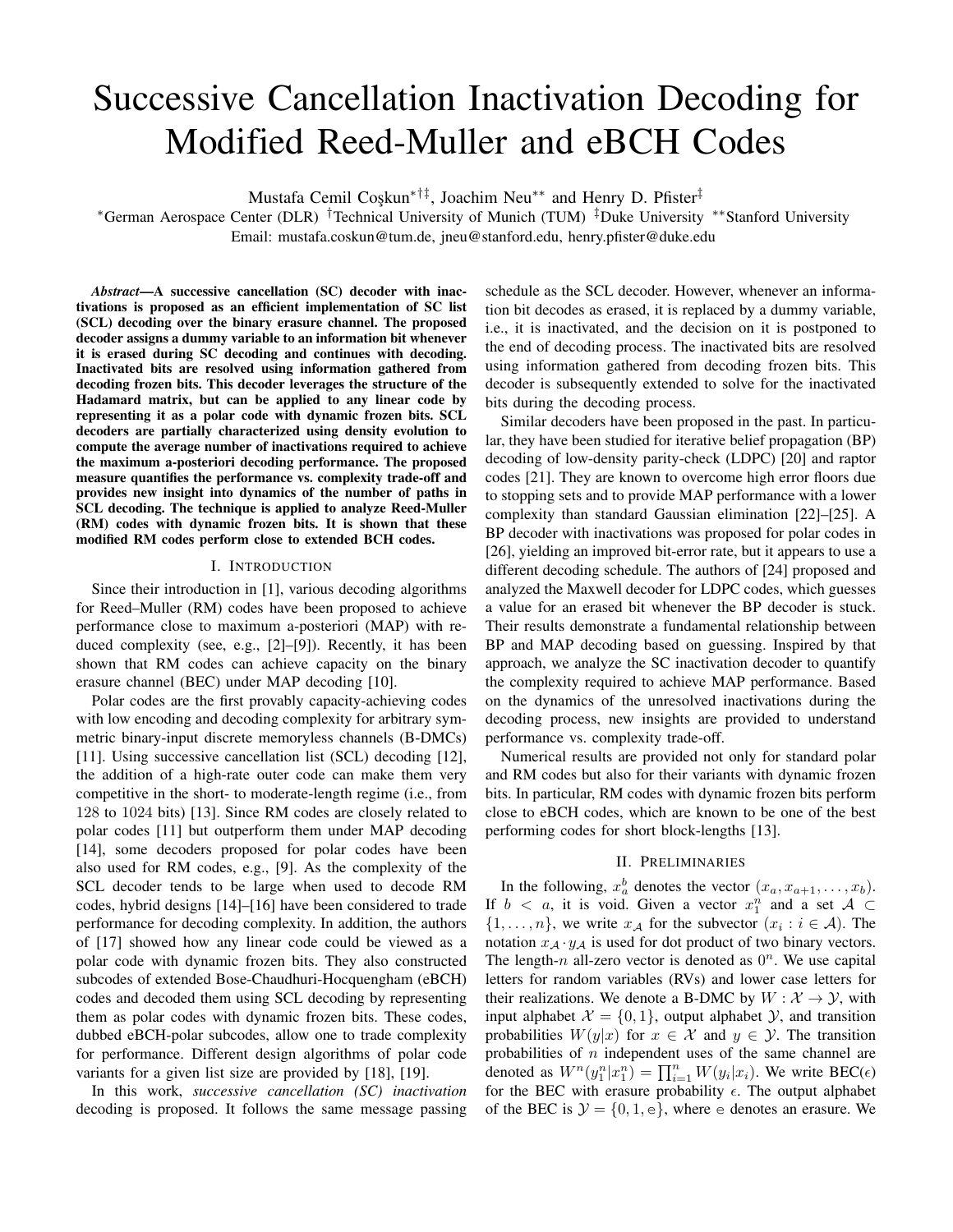consider the BEC in this work unless otherwise stated. The indicator function  $1\{P\}$  equals 1 if the proposition P is true and 0 otherwise. We use capital bold letters for matrices. For example,  $B_n$  denotes the  $n \times n$  *bit reversal* matrix [11] and  $K_2$  denotes the  $2 \times 2$  Hadamard matrix, i.e.,

$$
\boldsymbol{K}_2 \triangleq \begin{bmatrix} 1 & 0 \\ 1 & 1 \end{bmatrix}.
$$

#### *A. Polar and Reed-Muller Codes*

Consider the matrix  $G_n = B_n K_2^{\otimes m}$ , where  $n \triangleq 2^m$  and  $K_2^{\otimes m}$  is the *m*-fold Kronecker product of  $K_2$ . Both polar and RM codes are generated by suitable row choices from  $G_n$  [11], [27]. Using  $G_n$ , the transition probability from the input  $u_1^n$ to the output  $y_1^n$  is  $W_n(y_1^n|u_1^n) \triangleq W^n(y_1^n|u_1^nG_n)$ . Transition probabilities of the i-th *bit-channel*, an artificial channel with the input  $u_i$  and the output  $(y_1^n, u_1^{i-1})$ , are defined by

$$
W_n^{(i)}(y_1^n,u_1^{i-1}|u_i) \triangleq \sum_{u_{i+1}^n \in \mathcal{X}^{n-i}} \frac{1}{2^{n-1}} W_n(y_1^n|u_1^n).
$$

The code itself is defined by the set of information indices, A. For example, an  $(n, k)$  polar code is designed by finding the k most reliable bit-channels with indices  $i \in \{1, 2, \ldots, n\}$  under the assumption that  $U_i$ ,  $i \in \{1, 2, \ldots, n\}$ , are independent and identically distributed (i.i.d.) uniform RVs. For a particular channel parameter, these indices can be found using density evolution [11], [28]. For an r-th order RM code of length  $n$ and dimension  $k = \sum_{i=0}^{r} \binom{m}{i}$ , where  $0 \le r \le m$ , the set A consists of the indices,  $i \in \{1, 2, ..., n\}$ , corresponding to the rows of  $G_n$  with the Hamming weight at least equal to  $2^{m-r}$ . In both cases, encoding is performed via  $c_1^n = u_1^n G_n$ , with  $u_i = 0$  for the indices  $i \in A^c$  of *frozen bits*. The remaining k positions,  $u_i$  for  $i \in A$ , are allocated for information bits.

#### *B. Representing a Linear Code as a Variant of a Polar Code*

Let C be an  $(n, k)$  code with a full-rank parity-check matrix **H**. Consider a vector,  $c_1^n$ , defined by  $c_1^n \triangleq u_1^n G_n$ . One can impose linear constraints on  $u_1^n$ , e.g.,  $u_1^n V^T = 0^{n-k}$ , such that  $c_1^n$  is a codeword of C. To this end, we write  $c_1^n\bm{H}^T = u_1^n\bm{G}_n\bm{H}^T = 0^{n-k}.$  Thus, choosing  $\bm{V} = \bm{H}\bm{G}_n^T$ defines constraints on input vector,  $u_1^n$ , such that the code  $\mathcal C$  is represented as a polar code with constraints on the frozen bits [17]. Using this approach, a bit  $u_i$  is called frozen if its value is always 0 or determined solely by the bits  $u_1^{i-1}$ . Those which are not always 0 are called dynamic frozen bits. A systematic way to determine the frozen indices and the constraints on them is to convert  $V$  into  $V'$  via elementary row operations, where each column of  $V'$  has the last non-zero entry in a distinct row i,  $1 \le i \le n - k$ . Then, the row index i of the non-zero entry in the columns of  $V'$  with a single 1 means that  $u_i$  is a static frozen bit, i.e.,  $u_i = 0$ . However, the bit  $u_i$  is a dynamic frozen bit if a column has multiple 1's and i is the row index of its last non-zero entry. A dynamic frozen bit can be a linear combination of multiple information bits and this is reflected by a column in  $V'$  with the Hamming weight greater than 2. For a given construction, we say the dynamic frozen bits are defined by  $t$  information bits if  $t$  is the cardinality of the subset of  $A$ , consisting of all the indices of information bits used to define dynamic frozen bits.

In [17], the idea of dynamic frozen bits was used to define eBCH-polar subcodes. The construction of an  $(n, k)$  eBCHpolar subcode starts by choosing C to be an  $(n, k')$  eBCH code with  $k < k'$ . Then, the frozen indices (for C) are found. Finally, an additional set of  $k' - k$  bits are frozen to 0.

# *C. Successive Cancellation and SC List Decoding over BEC*

Upon observing the channel output  $y_1^n$ , the SC decoding estimates the bit  $u_i$  successively from  $i = 1$  to  $i = n$  as

$$
\hat{u}_i = \begin{cases} u_i & \text{if } i \in \mathcal{A}^c \\ f_i(y_1^n, \hat{u}_1^{i-1}) & \text{otherwise,} \end{cases}
$$
 (1)

by using the previously estimated bits  $\hat{u}_1^{i-1}$  in the function

$$
f_i(y_1^n, \hat{u}_1^{i-1}) \triangleq \begin{cases} 0 & \text{if} \quad P_{U_i|Y_1^n, U_1^{i-1}}(0|y_1^n, \hat{u}_1^{i-1}) = 1 \\ e & \text{if} \quad P_{U_i|Y_1^n, U_1^{i-1}}(0|y_1^n, \hat{u}_1^{i-1}) = \frac{1}{2} \\ 1 & \text{if} \quad P_{U_i|Y_1^n, U_1^{i-1}}(0|y_1^n, \hat{u}_1^{i-1}) = 0 \end{cases}
$$
 (2)

where the probabilities  $P_{U_i|Y_1^n, U_1^{i-1}}(0|y_1^n, \hat{u}_1^{i-1})$  are computed recursively under the assumption that  $U_j$ ,  $i < j \leq n$ , are i.i.d. uniform random bits [11]. The inputs to the algorithm are  $P_{C_i|Y_i}(0|y_i)$ ,  $i = 1, \ldots, n$ . For standard SC decoding, the process aborts with a frame error if  $\hat{u}_i = e$  for any i.

We recall the genie-aided SC decoder where, at each decoding stage  $i$ , the decoder is provided with the true prior bits  $u_1^{i-1}$  by a genie [11]. Let  $P^{(\text{SC})}$  and  $P^{(\text{GA})}$  denote the block error probabilities of the SC and genie-aided SC decoders, respectively. Then, we have the following relation [29], [30].

# **Proposition 1.** For any fixed A,  $P^{(\text{SC})} = P^{(\text{GA})}$ .

The proof is provided in the appendix for completeness and is valid for any B-DMC. Let  $\epsilon_i \triangleq P_{U_i|Y_1^n, U_1^{i-1}}(e|y_1^n, u_1^{i-1}).$ Then,  $P^{(\text{SC})} = P^{(\text{GA})} \le \sum_{i \in A} \epsilon_i$  due to Proposition 1. Thus, the design of polar codes minimizes this upper bound on the block error probability for a given channel erasure rate  $\epsilon$ .

In SCL decoding [12], several instances of an SC decoder are run in parallel, each having a different hypothesis on the previous estimates  $\hat{u}_1^{i-1}$  at a decoding stage *i*. Each hypothesis  $\hat{u}_1^{i-1}$  is referred to as a decoding path. Over the BEC, if (1) provides an erasure for an information bit  $u_i$  with  $i \in \mathcal{A}$ , then a path is duplicated to take into account both options, namely  $\hat{u}_i = 0$  and  $\hat{u}_i = 1$  [14], [31]. Also, whenever a frozen bit is encountered, the number of active paths is halved if its decoded value contradicts its known value because this reveals that half of the paths are invalid [32]. Note that the complexity of SCL decoding is constrained by imposing a maximum list size L. We declare an error if, at any stage during the decoding process, the number of active paths exceeds  $L$  or if more than one path is active at the end of the process.

#### III. SC INACTIVATION DECODING

Assume  $u_1^n$  is encoded and transmitted over the BEC( $\epsilon$ ), providing the channel output  $y_1^n$ . Consider the case where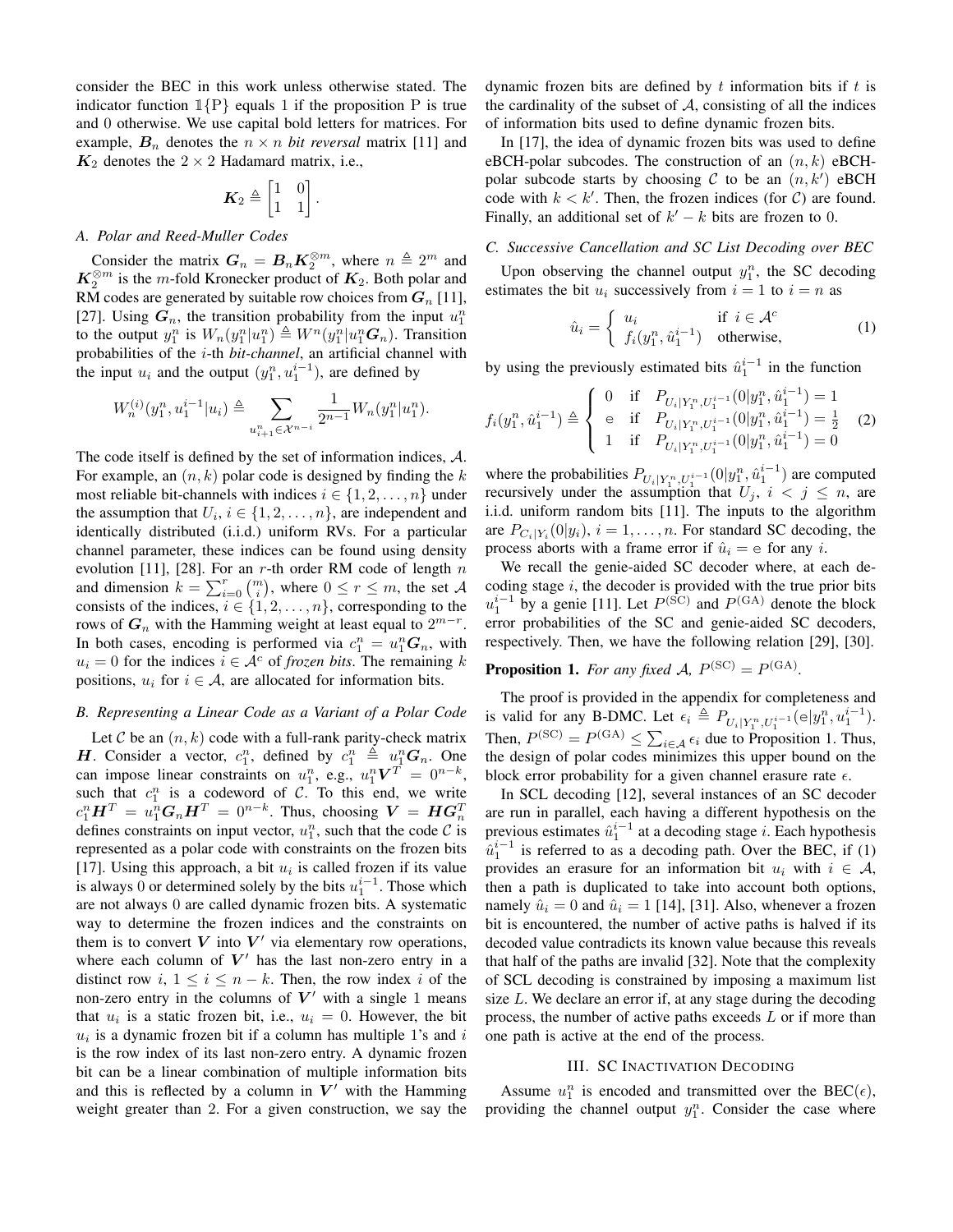(1) provides an erasure, i.e.,  $\hat{u}_i = e$ . Instead of duplicating the path as in SCL decoding, the SC inactivation decoder introduces a dummy variable  $\tilde{u}_i$  and stores the decision as  $\hat{u}_i = \tilde{u}_i$ , called an inactivation event. It continues decoding with the next stages using the same schedule as for SC decoding. Then, (2) is allowed to be a function of the previous inactivated variable. For example, assuming there is no other inactivation for the information bits in between, it can output either an erasure or a linear combination of  $\tilde{u}_0 \triangleq 1$  and the previous variable  $\tilde{u}_i$ , i.e.,  $a_0 \oplus a_i \tilde{u}_i$  with  $a_{\{0,i\}} \in \{0,1\}^2$ , for all bits  $u_j$  with  $j > i$ . We have to separate the cases where (i)  $u_j$  is an information bit and (ii)  $u_j$  is a frozen bit. In case (i), if the function (2) outputs an erasure, the decoder inactivates another bit, namely  $\hat{u}_j = \tilde{u}_j$ . Otherwise, it continues with the decoding of the next bit by knowing that  $\hat{u}_j = a_0 \oplus a_i \tilde{u}_i$ . In case (ii), if the decoder outputs an erasure or has a trivial combination, i.e,  $a_{\{0,i\}} = 0^2$ , it sets  $\hat{u}_j = 0$  and continues with the next bit. However, if it outputs a combination where  $a_i = 1$ , then it learns the value of the previously inactivated bit as  $\tilde{u}_i = a_0$ . The SC inactivation decoder stores the equation separately and keeps decoding with  $\hat{u}_j = a_0 \oplus a_i \tilde{u}_i$ .

In general, the decoder can have  $g$  inactivations for the information bits  $u_{\mathcal{G}\backslash\{0\}}$  with  $\mathcal{G} \triangleq \{0, i_1, i_2, \ldots, i_q\}, 0 < i_1 <$  $i_2 < \cdots < i_g < i$  before decoding  $u_i$ , i.e.,  $\hat{u}_{\mathcal{G}\setminus\{0\}} = \tilde{u}_{\mathcal{G}\setminus\{0\}}$ . For some binary vector  $a_{\mathcal{G}}$ , the function  $f_i$  is

$$
f_i(y_1^n, \hat{u}_1^{i-1}) \triangleq \begin{cases} a_{\mathcal{G}} \cdot \tilde{u}_{\mathcal{G}} & \text{if } P_{U_i|Y_1^n, U_1^{i-1}}(a_{\mathcal{G}} \cdot \tilde{u}_{\mathcal{G}} | y_1^n, \hat{u}_1^{i-1}) = 1\\ \text{e} & \text{otherwise.} \end{cases}
$$
(3)

Assume that the decoder inactivates  $q$  bits in total during a decoding attempt. Then, the final step of SC inactivation decoding is to solve a system of linear equations in  $q$  unknowns. This will have a unique solution only if the equations obtained from frozen bits have rank  $q$ . This algorithm is equivalent to an SCL decoder over the BEC with unbounded list size [32, Appendix A], thus, it implements MAP decoding.

We extend the inactivation decoder to include path pruning like SCL decoding. The decoder's operation is unchanged whenever an information bit is encountered, i.e., in case (i) above. In case (ii), if (3) does not deliver an erasure, it provides the equation  $a_g \cdot \tilde{u}_g = 0$ .<sup>1</sup> If  $a_g$  has a non-zero term, the equation is solved for  $\tilde{u}_{i_j}$  as  $\tilde{u}_{i_j} = a_{\mathcal{G}\setminus\{i_j\}} \cdot \tilde{u}_{\mathcal{G}\setminus\{i_j\}},$  $i_j = \max\{i \in \mathcal{G} : i \neq 0\}$ , and stored. This is called a *consolidation* event. The decoder continues with  $\hat{u}_i = 0$ . We declare an error if there remains any unresolved  $\tilde{u}_i$  at the end. Analysis of this decoder provides insights into dynamics of the number of paths in SCL decoding for the BEC.

#### IV. NUMBER OF INACTIVATIONS FOR MAP DECODING

Let  $\hat{u}_1^{i-1}$  denote the decoding output of SC inactivation decoding with possible inactivations before estimating  $u_i$ .

**Lemma 1.** 
$$
f_i(y_1^n, u_1^{i-1}) = e
$$
 if and only if  $f_i(y_1^n, \hat{u}_1^{i-1}) = e$ .

*Proof.* The case where  $\hat{u}_1^{i-1}$  does not contain any inactivation, i.e.,  $\hat{u}_1^{i-1} = u_1^{i-1}$ , is trivial.

<sup>1</sup>If it is a dynamic frozen bit, the right-hand side of the equation is the linear combination defining it (see Sec. II-B). For simplicity, assume it is not.

Thus, we assume that the decoder inactivated some information bits, i.e.,  $\hat{u}_j = \tilde{u}_j$  for some  $j, 1 \leq j < i$ .

Now, suppose that (a)  $f_i(y_1^n, u_1^{i-1})$  = e, meaning  $P_{U_i|Y_1^n, U_1^{i-1}}(u_i|y_1^n, u_1^{i-1}) = 1/2$  for both  $u_i \in \{0, 1\}$ , and that (b) we have a vector  $a_g$  such that  $P_{U_i|Y_1^n, U_1^{i-1}}(a_g \cdot$  $\tilde{u}_{\mathcal{G}}|y_1^n, \hat{u}_1^{i-1}) = 1$ ; thus,  $f_i(y_1^n, \hat{u}_1^{i-1}) \neq e$ . But, (b) implies  $P_{U_i|Y_1^n, U_1^{i-1}}(a_{\mathcal{G}} \cdot u_{\mathcal{G}}|y_1^n, u_1^{i-1}) = 1$  by replacing inactivated bits with their values and having  $u_0 = \tilde{u}_0$  (equivalently,  $u_0 = 1$ ). This contradicts (a).

Now, consider the other direction, i.e., suppose that (c)  $f_i(y_1^n, u_1^{i-1}) = u_i$  and (d)  $f_i(y_1^n, \hat{u}_1^{i-1}) = e$ . Then, (c) implies that  $P_{U_i|Y_1^n, U_1^{i-1}}(u_i|y_1^n, u_1^{i-1}) = 1$  for some  $u_i \in \{0, 1\}.$ Then, there exists a vector  $a_{\mathcal{G}}$  for which we have

$$
P_{U_i|Y_1^n, U_1^{i-1}}(a_{\mathcal{G}} \cdot \tilde{u}_{\mathcal{G}}|y_1^n, \hat{u}_1^{i-1})\Big|_{a_{\mathcal{G}} \cdot \tilde{u}_{\mathcal{G}}=u_i, \hat{u}_1^{i-1}=u_1^{i-1}} = 1
$$
  
this contradicts (d).

and this contradicts (d).

Note that density evolution is able to compute the probabilities  $\epsilon_i$  exactly, i.e., the erasure probabilities of the genie-aided SC decoder [11].

**Lemma 2.** Let  $b_i$  denote the probability of having an inactivation for  $u_i$  in the SC inactivation decoder. Then,

$$
b_i = \begin{cases} 0 & \text{if } i \in \mathcal{A}^c \\ \epsilon_i & \text{otherwise.} \end{cases}
$$

*Proof.* Let  $b'_i$  denote  $\Pr[f_i(y_1^n, \hat{u}_1^{i-1})] = e]$ . Then, we have  $b_i' \stackrel{\text{\tiny (a)}}{=} \mathrm{E}[\mathbbm{1}\{f_i(y_1^n,\hat{u}_1^{i-1}) = \mathrm{e}\}] \stackrel{\text{\tiny (b)}}{=} \mathrm{E}[\mathbbm{1}\{f_i(y_1^n,u_1^{i-1}) = \mathrm{e}\}] \stackrel{\text{\tiny (c)}}{=} \epsilon_i$ where (a) and (c) follows from the definition of probability and (b) from Lemma 1. The result follows from (1).  $\Box$ 

Corollary 1. *Let* G *be a RV equal to the total number of inactivations made by the decoder during a decoding attempt. Then,*  $E[G] = \sum_{i \in A} \epsilon_i$ .

*Proof.* Follows from the expectation of inactivation indicator events and Lemma 2.

Corollary 1 describes the average number of inactivations required with a code defined by  $A$  for MAP performance when the transmission is over the BEC( $\epsilon$ ), providing the expected number of unknowns for the resulting linear system.<sup>2</sup>

For the SC inactivation decoder with consolidations, let  $G_i$ be a RV denoting the number of unresolved inactivations after decoding  $u_i$ . Its expectation  $E[G_i]$  is important for analyzing the error probability of an SC inactivation decoder with a fixed maximum number of inactivated bits  $g_{\text{max}}$  as well as that of an SCL decoder with a list size L set to  $L = 2^{g_{\text{max}}}$ . In Section V, numerical estimates of  $E[G_i]$  are shown.

Remark 1. *The performance improvement under MAP decoding when interpolating from polar to RM codes is driven by the weight spectrum improvement, e.g., the minimum distance increases [14], [15]. This comes at the cost of a higher MAP decoding complexity. The quantity* E[G] *is obtained from analyzing the inactivation decoder and this allows us to quantify this complexity increase. Another way to improve*

 $2$ This relation was first observed in [32, Appendix A] for SCL decoding with unbounded list size, where an inactivation event is replaced by a branching event as an SCL decoder *branches* paths if it encounters an erasure.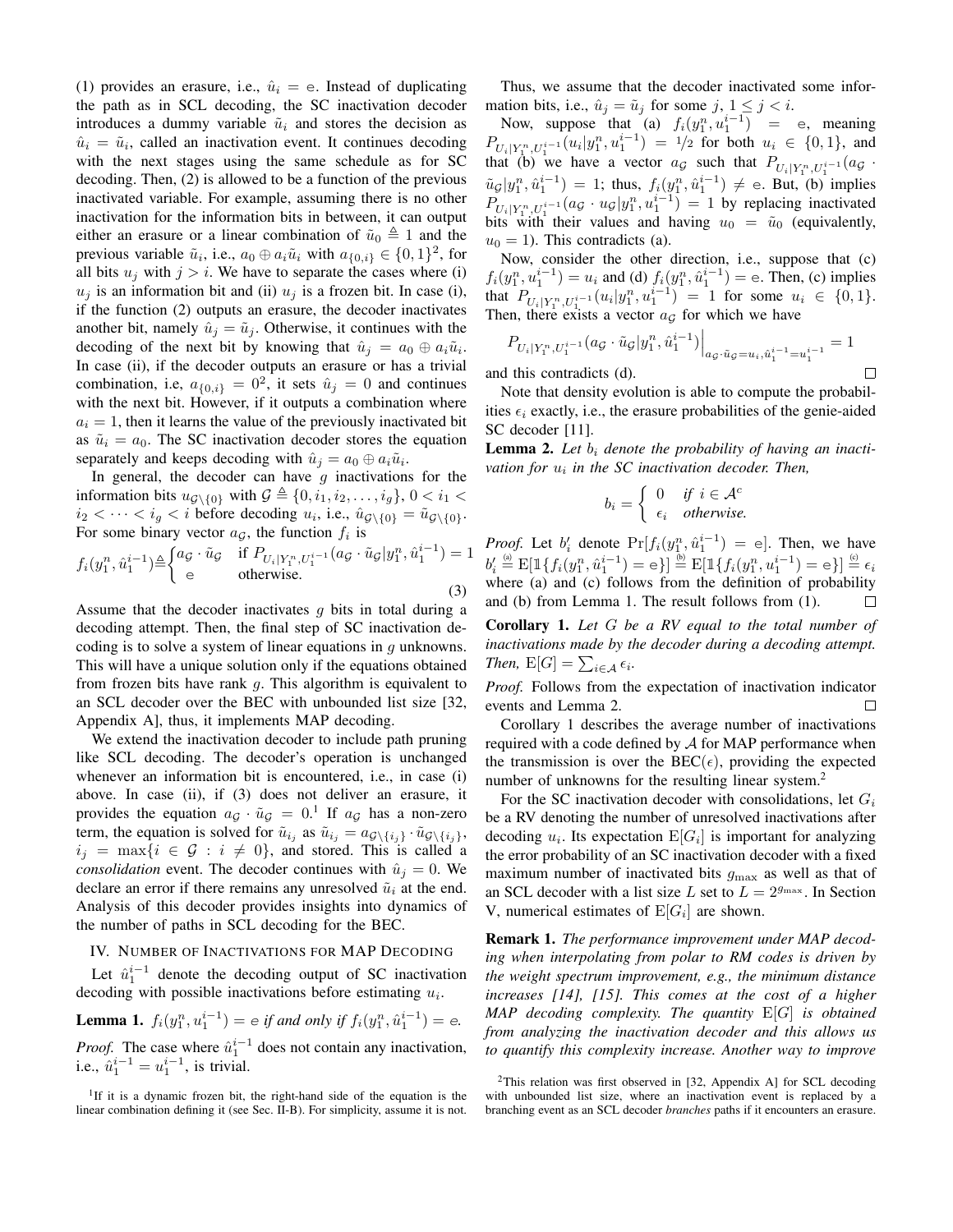*the distance spectrum is to embed dynamic frozen bits [17]. Although the number of inactivated bits remains unaffected by the use of dynamic frozen bits, they do add extra complexity to the decoder. The additional complexity is related to the total number of information bits used to define dynamic frozen bits because it affects the sparsity of the binary vector operations.*

# V. NUMERICAL RESULTS

In this section, we consider (i) polar codes, (ii) RM codes, (iii) eBCH-polar subcodes (with 7 dynamic frozen bits) [18] as well as (iv) RM codes with dynamic frozen bits. Numerical results are provided for rate  $R = \frac{1}{2}$  codes of length  $n \in$ {128, 512} using a MAP decoding implemented via the SC inactivation decoder. Note that the polar codes are designed for the erasure probability  $\epsilon = 0.4$  via density evolution [11]. The Singleton bound (SB) [33], a lower bound on the block error probability of any binary linear code, and the Berlekamp random coding bound (BRCB) [34], a tight upper bound on the average block error probability of the linear code ensemble defined via parity-check matrices, are provided as benchmark.

In Fig. 1, the block error rates (BLERs) are shown. For any length n, RM codes outperform polar codes. The eBCH code performs very close to an instance from the (128, 64) random code ensemble. It is constructed with the idea explained in Sec. II-B by allocating the first  $k$  positions for information bits and having all frozen bits as dynamic, which are set to random linear combinations of all information bits. The BLER of the eBCH-polar subcode is also provided as a reference and it performs slightly better than the RM code.

In Fig. 2, the expected numbers of inactivations  $E[G]$  from Corollary 1 are provided together with the results obtained from simulations for  $n = 128$ , demonstrating that the analysis is exact. In addition to larger number of inactivations, the eBCH code has 35 dynamic frozen bits, which are defined by in total 35 information bits. Therefore, the average decoding complexity for eBCH code is much higher than for the others. For this blocklength, surprisingly,  $E[G_{RM}]$  is close to  $E[G_{eBCH-pol}]$ , where the eBCH-polar subcode has an additional complexity due to dynamic frozen bits.

In Fig. 3, the BLERs for two variants of RM codes with dynamic frozen bits are provided. In d-RM codes, all frozen bits are set to random linear combinations of the previous information bit(s). For  $n = 128$ , the d-RM code's performance is close to that of the eBCH code. The second variant, 7d-RM code, is designed for a lower decoding complexity compared to the d-RM code by declaring all but the last 7 frozen bits as static. The dynamic frozen bits are set to random linear combinations of first 10 information bits since they are more likely to be erased. This code performs within an erasure probability gap of 0.04 from the eBCH code at a BLER  $\approx 10^{-6}$ . For  $n = 512$ , the flattening in the curve of the RM code at BLER  $\approx 10^{-5}$  is avoided by the d-RM, performing close to the SB down to a BLER  $\approx 10^{-7}$ .

Fig. 4 shows the average number of unresolved inactivations  $E[G_i]$  as the SC inactivation decoder with consolidations proceeds from  $i = 1$  to  $i = n$  with  $n = 128$  at  $\epsilon = 0.4$ 



Fig. 1. BLER vs.  $\epsilon$  for different codes.



Fig. 2.  $E[G]$  vs.  $\epsilon$  for the codes in Fig. 1 with  $n = 128$  (solid lines: from Corollary 1, markers: Monte-Carlo simulation averages).

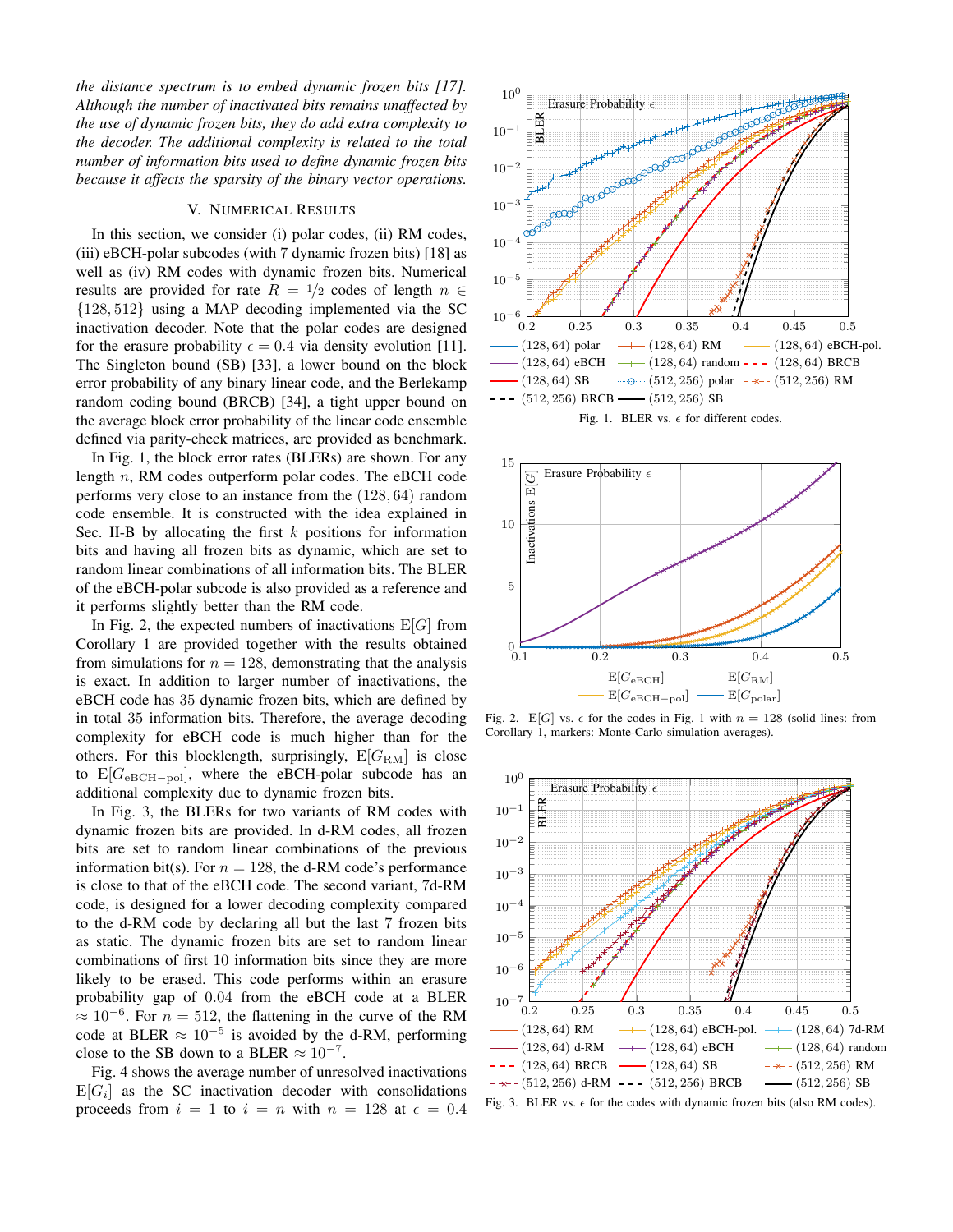

for the polar and RM code. This highlights the performance vs. complexity trade-off. The code with a better performance, i.e., RM code (see Fig. 1), has more inactivations at early stages due to more information bits at unreliable positions; hence a larger decoding complexity. The frozen bits placed at fairly reliable positions help resolve the inactivations, yielding a better performance. The decoder is not able to resolve the inactivated bits for the polar code because of the lack of frozen bits at reliable positions appearing after inactivations. Hence,  $E[G_i]$  provides a measure to quantify performance vs. complexity trade-off. On the one hand, many unresolved inactivations increase complexity and are, hence, undesired. On the other hand, too few inactivations to begin with do not make best use of the information provided by frozen bits when it comes resolving inactivations.

In Fig. 5,  $\mathbb{E}[G_i]$  is provided for codes with dynamic frozen bits. Observe the large number of inactivations for the random code, where they are mostly resolved at the end. The eBCH and the d-RM codes provide a similar performance (see Fig. 3) with a lower complexity compared to the random code. In addition, the eBCH-polar code has the lowest complexity; yet, with a degraded performance (see Fig. 3). The 7d-RM code is an exemplary construction for a code performing halfway between the eBCH-polar and d-RM codes (see Fig. 3). An analysis of the additional complexity due to dynamic frozen bits is left to future work.

# VI. CONCLUSION

An inactivation decoder is proposed using the schedule of the SC decoding for transmission over the BEC. Using density evolution, the expected number of inactivations is derived analytically. The results are illustrated numerically for various codes. The expected number of unresolved inactivations quantifies the performance vs. complexity trade-off for the proposed SC inactivation or SCL decoder for MAP decoding of a given code.

### ACKNOWLEDGEMENT

This work was supported by the research grant "Efficient Coding and Modulation for Satellite Links with Severe Delay Constraints" funded by the Helmholtz Gemeinschaft through the HGF-Allianz DLR@Uni project Munich Aerospace. The authors thank Gianluigi Liva (DLR) for fruitful discussions that inspired this work, Peihong Yuan (TUM) for providing the dynamic frozen bit constraints for the eBCH code and Gerhard Kramer (TUM) for comments improving the presentation.

#### APPENDIX

#### *A. Proof of Proposition 1*

Note that the relation  $P^{(\text{SC})} \leq P^{(\text{GA})}$  is shown already in [11] while the equality is formalized later [29], [30]. Let  $\mathcal{T} \triangleq$  $\{(u_1^n, y_1^n) \in \mathcal{X}^n \times \mathcal{Y}^n : u_{\mathcal{A}^c} = 0^{n-k}\}.$  For each sample point  $(u_1^n, y_1^n) \in \mathcal{T}$ , the SC decoder outputs a vector  $\hat{u}_1^n(u_1^n, y_1^n)$ whose elements are computed recursively as

$$
\hat{u}_i(u_1^n,y_1^n)=\left\{\begin{array}{ll}u_i&\text{if }i\in\mathcal{A}^c\\f_i(y_1^n,\hat{u}_1^{i-1}(u_1^n,y_1^n))&\text{otherwise.}\end{array}\right.
$$

The event of having the first bit-error at the  $i$ -th bit (information bit) under SC decoding is defined as  $\mathcal{B}_i^{\text{(SC)}} \triangleq \{(u_1^n, y_1^n) \in$  $\mathcal{T}: \hat{u}_1^{i-1}(u_1^n, y_1^n) = u_1^{i-1}, f_i(y_1^n, \hat{u}_1^{i-1}(u_1^n, y_1^n)) \neq u_i$ . However, the bit-error event for the same bit  $u_i$  under a genie-aided SC decoder is  $\mathcal{B}_{i_0}^{(GA)} \triangleq \{(u_1^n, y_1^n) \in \mathcal{T} : f_i(y_1^n, u_1^{i-1}) \neq u_i\}.$ Observe that  $\mathcal{B}_i^{(\text{SC})} \subseteq \mathcal{B}_i^{(\text{GA})}$  [11].

**Lemma 3.** 
$$
\bigcup_{i=1}^{\ell} \mathcal{B}_i^{(\text{SC})} = \bigcup_{i=1}^{\ell} \mathcal{B}_i^{(\text{GA})} \text{ for all } \ell \in \{1, \ldots, n\}.
$$

*Proof.* We use induction. It is trivial for  $\ell = 1$ . Assume that it holds for some  $\ell = \ell'$ . Note that the sets  $\mathcal{B}_i^{\text{(SC)}}$  are disjoint for  $i = 1, \ldots, n$ . Therefore, the proof is concluded if it is shown that  $\mathcal{B}_{\ell'+1}^{(\text{SC})}$  $\ell_{\ell'+1}^{\mathrm{(SC)}} = \mathcal{B}_{\ell'+1}^{\mathrm{(GA)}}$  $\overset{\text{(GA)}}{\ell'+1} \setminus \overset{\ell'}{\bigcup}$ U  $i=1$  $\mathcal{B}_i^{\text{(GA)}}$ . To this end, we write  $\ell'$   $i=1$   $\ell'$ 

$$
\mathcal{B}_{\ell'+1}^{(\text{GA})} \setminus \bigcup_{i=1}^{\ell} \mathcal{B}_{\ell'+1}^{(\text{GA})} = \mathcal{B}_{\ell'+1}^{(\text{GA})} \setminus \bigcup_{i=1}^{\ell} \mathcal{B}_i^{(\text{SC})}
$$
(4)  

$$
= \mathcal{B}_{\ell'+1}^{(\text{GA})} \setminus \{(u_1^n, y_1^n) \in \mathcal{T} : (f_1(y_1^n, u_1^0),
$$

$$
f_2(y_1^n, u_1^1), \dots, f_{\ell'}(y_1^n, u_1^{\ell'-1})) \neq u_1^{\ell'} \} (5)
$$

$$
= \mathcal{B}_{\ell'+1}^{(\text{SC})}
$$
(6)

where (4) follows from the induction hypothesis, (5) from the unions starting from  $i = 1$  to  $i = \ell'$ , e.g., the first union is

$$
\mathcal{B}_1^{(\text{SC})} \cup \mathcal{B}_2^{(\text{SC})} = \{ (u_1^n, y_1^n) \in \mathcal{T} : (f_1(y_1^n, u_1^0), f_2(y_1^n, u_1^1)) \neq u_1^2 \}.
$$

Finally, we have (6) by combining the definitions of  $\mathcal{B}_{\ell'+1}^{(\mathrm{SC})}$  $\ell'+1$ and  $\mathcal{B}_{\ell'+1}^{(GA)}$  $\frac{(GA)}{\ell'+1}$ .  $\Box$ 

The result follows from Lemma 3 by setting  $\ell = n$ .  $\Box$